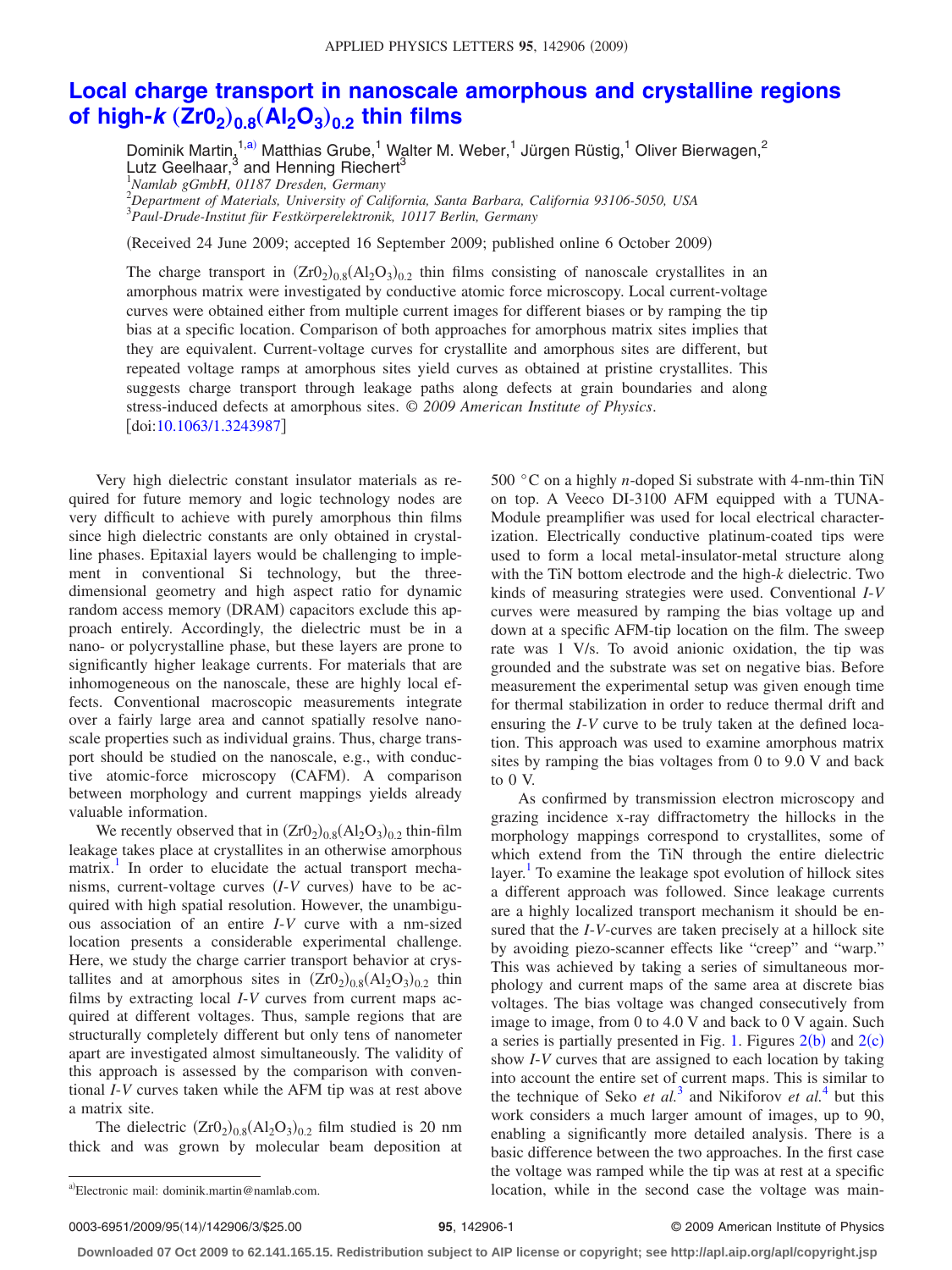<span id="page-1-0"></span>

FIG. 1. (Color online) Part of a bias voltage series: Left: Morphology mapping, false color scale is 3 nm. Center: Current mapping of the same area at 3.[2](#page-2-15) V, color scale is 53.50 pA [nonlinear (Ref. 2)]. Right: Current mapping at 4.0 V, color scale is 100 pA (nonlinear). The morphology does not change during the entire bias series. The striping artifacts are a capacitance effect induced by the preamplifier.

tained constant while the tip was scanning. To compare this method with *I*-*V* curves taken at specific locations, the latter approach was performed for amorphous matrix sites as well [Fig.  $2(b)$  $2(b)$ ].

The case of leakage current in the amorphous matrix is discussed first and then compared to the leakage current evolution at crystallite sites. In the following discussion the bias voltage where the measured absolute current exceeds 10 pA is named  $v_c$  when bias is increased and  $v_c'$  when the bias is decreased. Figure [2](#page-1-1) a shows *I*-*V* curves taken at a site in the amorphous matrix and starting at 0 V, here  $v_c$  is 6.8 V  $\pm$  0.3 V (averaged over three matrix sites). The increase of current is fairly consistent with Fowler–Nordheim conduction. At 100 pA the maximum measureable current is reached. As the bias voltage is decreased again  $v'_c$  is 6.4 V $\pm$  0.2 V. The hysteresis, i.e., the difference between  $v_c$  and  $v_c'$ , is small (0.4  $\pm$  0.1 V). For the later comparison with crystallites it will be important to know how the *I*-*V* curves develop when the same site in the amorphous matrix is repeatedly stressed. In this case the leakage behavior changes as generally observed in CAFM measurements. $5-8$  $5-8$ In later ramps  $v'_c$  is shifted to values between  $3.0 \pm 1$  V and  $v_c$  to  $5.0 \pm 1$  V and hysteresis is significantly larger than before. Here  $v_c$  and  $v_c'$  vary so much that taking an average of different locations and measurements does not contribute to clarity. To demonstrate *I*-*V* characteristics the 104th ramp is shown in Fig.  $2(a)$  $2(a)$ . It is noticeable that currents are larger at low bias, and the hysteresis is increased. Figure  $2(b)$  $2(b)$ shows *I*-*V* curves taken at amorphous sites by extraction from current mappings. These show the same behavior as the first voltage ramps on a fixed location. This is crucial for the interpretation of the *I*-*V* curves extracted for the crystallite sites, at which conventional *I*-*V* curves cannot be measured reliably. Comparison of Fig.  $2(a)$  $2(a)$  and  $2(b)$  suggests that both types of *I*-*V* measurement yield equivalent results, which is an important finding for the value of CAFM in general.

In contrast, Fig.  $2(c)$  $2(c)$  shows the *I*-*V* curves extracted for pristine crystallite sites, which exhibit a different behavior. Here,  $v_c$  is  $3.2 \pm 0.2$  V and  $v_c$  is  $1.4 \pm 0.1$  V, resulting in a mean hysteresis of  $1.8 \pm 0.3$  V (averaged over five hillock sites).

Literature agrees that conduction in  $ZrO<sub>2</sub>$  occurs through defect states within the electronic band gap. These defects are assumed to be oxygen vacancies and/or oxygen intersti-tials in the amorphous matrix and at grain boundaries.<sup>5,[9](#page-2-5)[–12](#page-2-6)</sup> These defects act as traps and as a stepping stone for the formation of filamentary leakage current paths according to the percolation model.<sup>13[,14](#page-2-8)</sup> Figure [3](#page-2-9) schematically depicts the formation of such a leakage path. Initially, defect density is not sufficiently high across the entire dielectric layer from the TiN to the AFM tip to allow a current to flow [Fig.  $3(a)$  $3(a)$ ]. As a consequence, the local electric field varies note the different electric fields in Fig.  $3(b)$  $3(b)$ ] across the dielectric. In the region where the leakage path was formed the net field is lowered due to the injected electrons. Since the externally applied voltage is the same, the net field where the leakage path has not been established is stronger. At high bias voltage a current is measured. Additional oxygen vacancies are cre-ated due to high current and high electrical fields<sup>7,[15,](#page-2-11)[16](#page-2-12)</sup> [Fig.  $3(c)$  $3(c)$ ]. This process eventually leads to a local soft breakdown<sup>17[,18](#page-2-14)</sup> at high voltage when a critical trap density is reached. It has to be emphasized that defect-assisted conduction is not well understood and that for a complete description different types of defects and many mesoscopic processes such as anion migration would have to be taken into consideration.

Our results suggest the following processes. In the amorphous matrix, a filamentary leakage path develops as the bias voltage exceeds a certain  $v_c$ , and as the bias is decreased again the leakage path is still present leading to a  $v_c$  lower than  $v_c$ . In successive *I*-*V* ramps the electrical stress induces more and more defects, and thus  $v_c$  and  $v_c'$  are lowered. Figure  $3(b)$  $3(b)$  shows how in addition to enabling a filamentary leakage path by trap hopping, defects may also be charged during the *I*-*V* measurement, increasing  $v_c$ . Figure [3](#page-2-9)(b) also depicts how these defects act as traps for tunneling electrons. Consequently, an internal electrical field, contrary to the applied bias, forms resulting in a higher  $v_c$ . In Fig. [3](#page-2-9)(c) bias voltage is sufficiently high to detrap charge carriers at these sites. These defect states are now transient positions for charge carriers giving a significant rise to current. As bias is decreased again trapping becomes more efficient when bias voltage is sufficiently low. This bias voltage  $v_c$  is much lower than  $v_c$ , resulting in a large hysteresis [Fig.  $3(d)$  $3(d)$ ]. Such

<span id="page-1-1"></span>

FIG. 2. (a) Local *I*-*V* curves acquired in the amorphous matrix by ramping the current while the tip rests on a specific location. Solid squares show the first ramp and open squares the 104th ramp where a filamentary leakage path is already formed. The *I*-V-curves were started at 0 V. (b) Local *I*-V curves acquired in the amorphous matrix by extracting the current from an image series. Different symbols represent different locations. (c) Local *I-V* curves acquired on crystallites by extracting the current from an image series. Different symbols represent different locations.

**Downloaded 07 Oct 2009 to 62.141.165.15. Redistribution subject to AIP license or copyright; see http://apl.aip.org/apl/copyright.jsp**